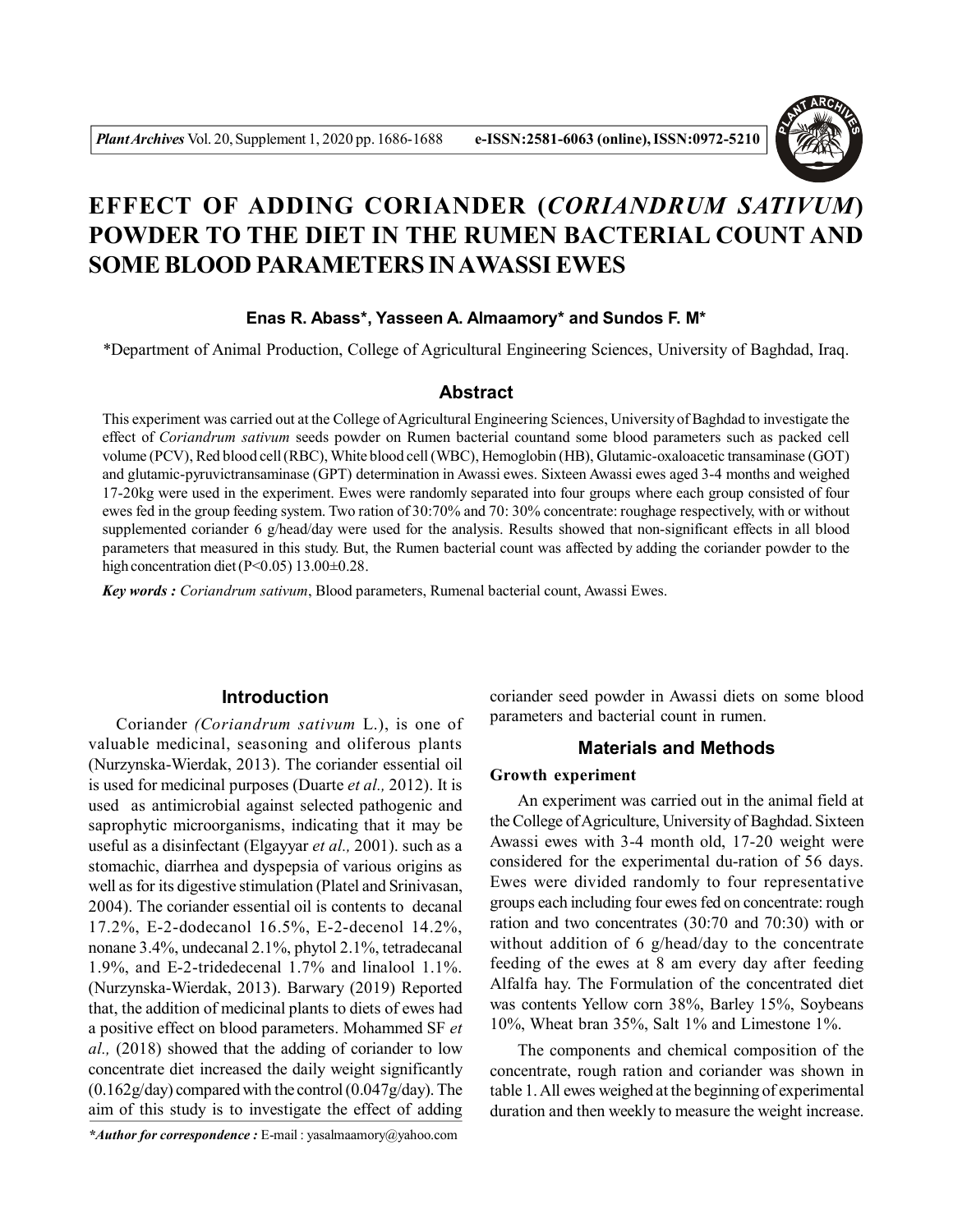**Table 1:** The components and chemical composition of the concentrate and rough ration and coriander (dry mater)%.

| Ingredient (%) | <b>Concentrate</b> | Alfalfa hay | <b>Coriandrum</b> |
|----------------|--------------------|-------------|-------------------|
|                |                    |             | sativum           |
| DM             | 98.12              | 90.82       | 94.07             |
| <b>OM</b>      | 92.44              | 79.63       | 91.09             |
| $\Gamma$       | 13.05              | 9.88        | 15.09             |
| Œ              | 12.00              | 30.66       | 21.39             |
| EΕ             | 0.97               | 0.02        | 0.14              |
| <b>NFE</b>     | 66.42              | 39.07       | 54.47             |
| $ME(MJ/kg DM*$ | 12.06              | 8.20        | 10.54             |

Metabolizable energy (ME) values are estimated according to the equation

\*ME(MJ/kg DM) =  $0.012$ (C.P) +  $0.005$ (C.F) +  $0.031$ (E.E) + 0.014(NFE); Nitrogen free extract (NFE) was calculated by the following formula % NFE =  $OM - (CP \% + EE\% + CF\%)$ 

#### **Blood sampling**

Blood samples were collected for all animals from jugular vein to measure Packed cell volume (PCV), Red blood cell (RBC), White blood cell (WBC), Hemoglobin(HB), Glutamic – oxaloacetic transaminase (GOT) and glutamic –pyruvic transaminase (GPT) determination.

#### **Rumen bacterial count**

At week before the end of the experiment rumen fluid was collected from three animals of each treatment using rubber tube by Mana Syphon method (Chithra and Leelamma, 1997, Saeed, 2011). Rumen bacterial count was determined according to Noveir and Halkman (2000).

#### **Statistical analysis**

Data were statically analyzed as 2\*1 completely randomized designs (CRD) experiment using statistical program (SAS, 2005) and data were tested according to Duncan's multiple range test (Duncan, 1955) following: the mathematical equation given below:

 $Y_i = \mu + Ti + eii$ 

Yij: Observation value

where,  $\mu$ : mean; Ti= Effect of treatment; and eij= standard error.

**Table 2:** The effect of low and high concentrate supplemented with *Coriandrum sativum* on rumenal bacterial count.

| <b>Rumenal bacterial</b><br>count (cfulog/ml) | <b>Parameters</b>                    |
|-----------------------------------------------|--------------------------------------|
| $13.00 \pm 0.28a$                             | With Coriandrum sativum 70:30        |
| $10.00 \pm 0.14c$                             | Without Coriandrum sativum 70:30     |
| $13.00 \pm 0.17a$                             | With <i>Coriandrum sativum</i> 30:70 |
| $12.00 \pm 0.28$ b                            | Without Coriandrum sativum 30:70     |

\* Significant

a and b: Means in the same row for each item with different superscripts differ significantly; \* (P<0.05); NS: Not significant

## **Results and Discussion**

Table 2 showed that the addition of *Coriandrum sativum* with high concentrate level significantly affect  $(P<0.05)$  13.00 $\pm$ 0.28 compared without adding *Coriandrum sativum*. These result agree with that finding McIntosh *et al.,* (2003) suggested that activity of ruminal protozoa was affected by essential oils treated with 100 mg/kg. The results showed that the effects of essential oils on ruminal microbial fermentation may be independent and that these compounds are more effective when addition high doses compared with low doses (Giannenas *et al.,* 2011).

Table 3 showed that no significant effects of feed type or coriander powder addition on GPT, GOT, HB, WBC, RBC and PCV. These results agree with the finding (Giannenas *et al.,* 2011) the Supplementation of essential oils to diet did not significantly affect on blood parameters.

## **Conclusion**

It can be concluded that addition of coriander to Awassi ewes ration not effect on blood parameters measured. But, the addition of coriander with high level concentrate diet led to increase the total bacterial count. Perhaps this is because the added percentage of coriander is insufficient to show the significant differences between the treatments. We recommended studying the effect of other ratios from coriander on the studied traits.

| Table 3: The effect of low and high concentrate supplemented with <i>Coriandrum sativum</i> on some blood parameters. |  |  |
|-----------------------------------------------------------------------------------------------------------------------|--|--|
|-----------------------------------------------------------------------------------------------------------------------|--|--|

| PCV%                                       | RBC(u/l) | WBC(u/l)              | HB(g/dI) | GOT(mg/dl) | GPT(mg/dl) | <b>Parameters</b>                                                                                                                                                                                  |
|--------------------------------------------|----------|-----------------------|----------|------------|------------|----------------------------------------------------------------------------------------------------------------------------------------------------------------------------------------------------|
| $31.66 \pm 1.20a \mid 6.85 \pm 0.75a \mid$ |          | $9166.67 \pm 712.58a$ |          |            |            | $11.90 \pm 0.63$ a $104.87 \pm 10.62$ a $15.56 \pm 4.55$ a With Coriandrum sativum 70:30                                                                                                           |
|                                            |          |                       |          |            |            | $\left[31.66 \pm 1.66a\right]$ 7.94 $\pm$ 0.34a $\left[11600.00 \pm 1311.49a\right]$ 12.16 $\pm$ 0.76a $\left[99.63 \pm 10.30a\right]$ 15.98 $\pm$ 2.56a $\left[$ Without Coriandrum sativum 70:30 |
|                                            |          |                       |          |            |            | $32.00 \pm 1.00$ a $7.79 \pm 1.26$ a $12833.33 \pm 2016.87$ a $12.03 \pm 0.70$ a $100.69 \pm 2.88$ a $16.27 \pm 2.26$ a With Coriandrum sativum 30:70                                              |
| $34.00 \pm 1.52a \times 8.59 \pm 0.79a$    |          | $9233.33 \pm 0.79a$   |          |            |            | $ 12.16\pm0.70a $ 107.98 $\pm$ 8.02a $ 14.01\pm1.22a $ Without Coriandrum sativum 30:70                                                                                                            |
| NS                                         | NS       | NS                    | NS       | NS         | NS         | Significant                                                                                                                                                                                        |

a and b: Means in the same row for each item with different superscripts differ significantly; \* (P<0.05); NS: Not significant